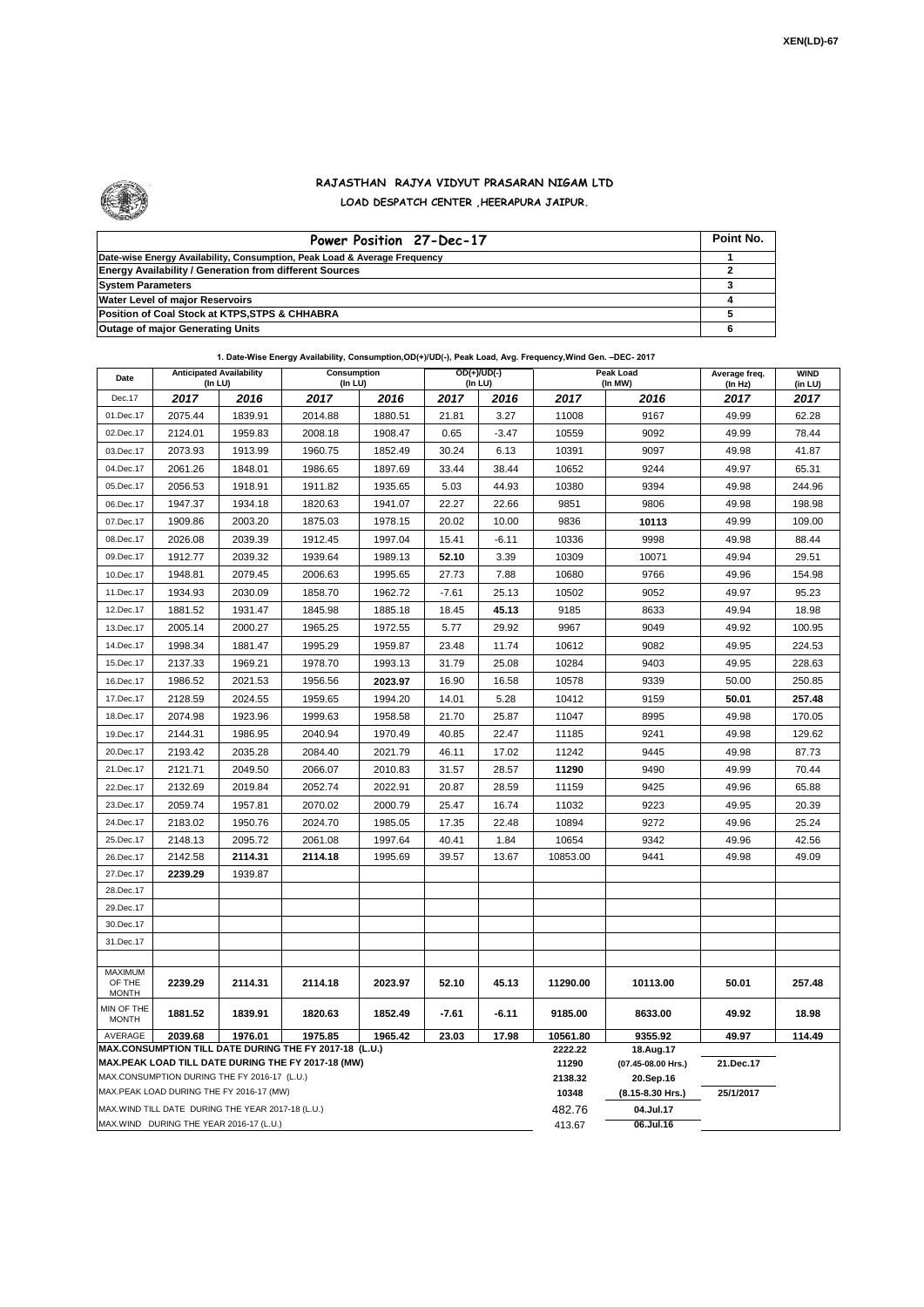| 2. Anticipated Availability/Generation From Different Sources |  |  |  |
|---------------------------------------------------------------|--|--|--|
|                                                               |  |  |  |

| S.No.               | (In LU)<br>Sources Available to Rajasthan / Installed                | Prior              | Prior              | Actual             |  |
|---------------------|----------------------------------------------------------------------|--------------------|--------------------|--------------------|--|
|                     | Capacity as on 30.09.2016                                            | assessment of      | assessment of      | Energy             |  |
|                     | (In MW)                                                              | Avail. For next    | Avail.             | <b>Received</b>    |  |
|                     |                                                                      | Dav                |                    |                    |  |
|                     |                                                                      |                    | 26-Dec-17          |                    |  |
| 1                   | KTPS (1240/1240)                                                     | 270.00             | 270.00             | 255.94             |  |
| $\overline{2}$<br>3 | STPS (1500/1500)<br>DHOLPUR GAS CCPP (330/330)                       | 110.00<br>0.00     | 110.00             | 101.47             |  |
| 4                   | RAMGARH (273.5/273.5)                                                | 24.00              | 0.00<br>17.00      | 0.00<br>21.06      |  |
| 5                   | RAPP-A(200/200)                                                      | 43.00              | 43.00              | 44.60              |  |
| 6                   | MAHI (140/140)                                                       | 0.00               | 0.00               | 8.98               |  |
| 7                   | CHAMBAL (RPS+JS) (135.5/271)                                         | 38.62              | 38.62              | 40.78              |  |
| 8                   | <b>GIRAL LIGNITE (250/250)</b>                                       | 0.00               | 0.00               | 0.00               |  |
| 9                   | CHHABRA TPS 1000/1000)                                               | 108.00             | 108.00             | 105.10             |  |
| 10                  | ADANI (TPS) + KALISINDH (TPS)<br>(1200+1200/1320+1200)               | 561.00             | 560.00             | 534.65             |  |
| 11                  | WIND FARM (3980.40/4119.15)                                          | 73.00              | 40.00              | 49.09              |  |
| 12                  | SOLAR POWER(737.70/1295.70)                                          | 0.00               | 0.00               | 0.00               |  |
| 13                  | CAPTIVE POWER PLANTS                                                 | 0.00               | 0.00               | 0.00               |  |
| 14                  | REGIONAL (INTRA STATE) O.A. (VLTPS)                                  | 0.00               | 0.00               | 0.00               |  |
| 15                  | OPEN ACCESS                                                          | $-29.65$           | $-37.02$           | $-37.02$           |  |
| 16                  | BIOMASS - (101.95/119.25)                                            | 3.00               | 3.00               | 4.83               |  |
| 17                  | BARSINGHSAR LTPS(250/250)                                            | 26.00              | 26.00              | 26.25              |  |
| 18                  | RAJWEST (1080/1080)                                                  | 229.00             | 201.00             | 191.22             |  |
|                     | <b>TOTAL (A): 1-18</b>                                               | 1455.97            | 1379.60            | 1346.95            |  |
| 19                  | <b>BBMB COMPLEX</b>                                                  |                    |                    |                    |  |
|                     | a) BHAKRA(230.79/1516.3)                                             | 29.21<br>4.77      | 29.11              | 29.78              |  |
|                     | b) DEHAR (198/990)<br>c) PONG (231.66/396)                           | 38.33              | 6.60<br>33.57      | 5.25<br>36.23      |  |
|                     | TOTAL : a TO c                                                       | 72.31              | 69.29              | 71.26              |  |
| 20                  | <b>CENTRAL STATIONS</b>                                              |                    |                    |                    |  |
|                     | d) SINGRAULI (300/2000)                                              | 84.41              | 84.86              | 84.86              |  |
|                     | e) RIHAND<br>(310.24/3000)                                           | 117.69             | 118.67             | 118.74             |  |
|                     | f) UNCHAHAR-I(20/420)                                                | 24.86              | 25.97              | 10.01              |  |
|                     | q) UNCHAHAR-II& III(61/630)                                          | 41.68              | 41.71              | 25.84              |  |
|                     | h) INDIRA GANDHI STPS(JHAJHAR) 0.00/1500)                            | 0.00               | 0.00               | 0.00               |  |
|                     | i) NCTPS DADRI St-II (43.22/980) + DADRI-TH                          | 28.60              | 18.98              | 27.04              |  |
|                     | j) DADRI GAS (77/830)                                                | 9.90               | 13.10              | 11.55              |  |
|                     | k) ANTA<br>(83.07/419)<br>I) AURAIYA<br>(61.03/663)                  | 0.00<br>0.00       | 0.00<br>0.00       | 0.00<br>0.00       |  |
|                     | m) NAPP<br>(44/440)                                                  | 9.94               | 9.96               | 9.96               |  |
|                     | n) RAPP-B<br>(125/440)                                               | 16.41              | 16.32              | 16.32              |  |
|                     | o) RAPP-C<br>(88/440)                                                | 19.91              | 19.72              | 19.72              |  |
|                     | p) SALAL<br>(20.36/690)                                              | 0.89               | 0.75               | 1.19               |  |
|                     | (70.37/720)<br>q) URI                                                | 2.07               | 2.18               | 2.02               |  |
|                     | r) TANAKPUR<br>(10.86/94)                                            | 0.56               | 0.61               | 0.48               |  |
|                     | s) CHAMERA –I (105.84/540)                                           | 3.14               | 3.14               | 3.14               |  |
|                     | t) CHAMERA-II (29.01/300)                                            | 1.16               | 1.21               | 1.16               |  |
|                     | u) CHAMERA-III (25.21/231)                                           | 0.76               | 0.76               | 0.76               |  |
|                     | v) DHAULIGANGA (27/280)<br>w) DULHASTI (42.42/390)                   | 0.97<br>3.26       | 0.97<br>3.16       | 0.97<br>3.16       |  |
|                     | x) SEWA (13/120)                                                     | 0.43               | 0.43               | 0.43               |  |
|                     | y) NJPC (112.00/1500)+RAMPUR(31.808/412.02)                          | 6.55               | 6.55               | 6.55               |  |
|                     | z) TEHRI (75/1000)                                                   | 7.81               | 7.81               | 7.81               |  |
|                     | aa) KOTESHWR (33.44/400) + PARBATI3 (56.73/520)                      | 6.00               | 6.00               | 6.18               |  |
|                     | ab) TALA                                                             | 0.41               | 0.41               | 0.41               |  |
|                     | ac) MUNDRA UMPP (380/4000)                                           | 72.96              | 66.77              | 66.77              |  |
|                     | ad) SASAN (372/3960)                                                 | 88.68              | 88.68              | 88.68              |  |
|                     | ae) FRKKA+KHLGN+TLCHR (70.18/3940)                                   | 23.88              | 25.28              | 24.61              |  |
|                     | af) URS POWER(DADRI TH-I)                                            | 0.00               | 0.00               | 0.00               |  |
|                     | TOTAL SCHEDULE(a TO af)<br><b>LOSSES</b>                             | 645.25             | 633.28             | 609.61             |  |
|                     | NET SCHEDULED                                                        | $-44.20$<br>601.05 | $-43.48$<br>589.80 | $-41.89$<br>567.72 |  |
| 21                  | BILATERAL (REG.) EXCL. BANKING                                       | 3.69               | 3.69               | 3.69               |  |
| 22                  | <b>BANKING</b>                                                       | 18.42              | 18.42              | 18.42              |  |
| 23                  | BILATERAL(INTER-REG.). EXCLUDING (ISOA &                             | 113.04             | 115.71             | 99.80              |  |
|                     | <b>BANKING)</b>                                                      |                    |                    |                    |  |
| 24                  | INTER STATE OPEN ACCESS (BILATERAL+IEX)                              | 29.65              | 37.02              | 37.02              |  |
|                     |                                                                      |                    |                    |                    |  |
| 25                  | <b>INDIAN ENERGY EXCHANGE</b>                                        | 17.47              | 1.01               | 1.01               |  |
|                     | <b>TOTAL(B): (19 TO 25)</b>                                          | 783.32             | 762.98             | 727.66             |  |
|                     | TOTAL GENERATION (A +B): 1 TO 25<br>OVER DRAWAL (+)/UNDER DRAWAL (-) |                    |                    | 2074.61<br>39.57   |  |
|                     | <b>GRAND TOTAL</b>                                                   | 2239.29            | 2142.58            | 2114.18            |  |
|                     | <b>LAST YEAR</b>                                                     | 1939.87            | 2114.31            | 1995.69            |  |
|                     |                                                                      |                    |                    |                    |  |